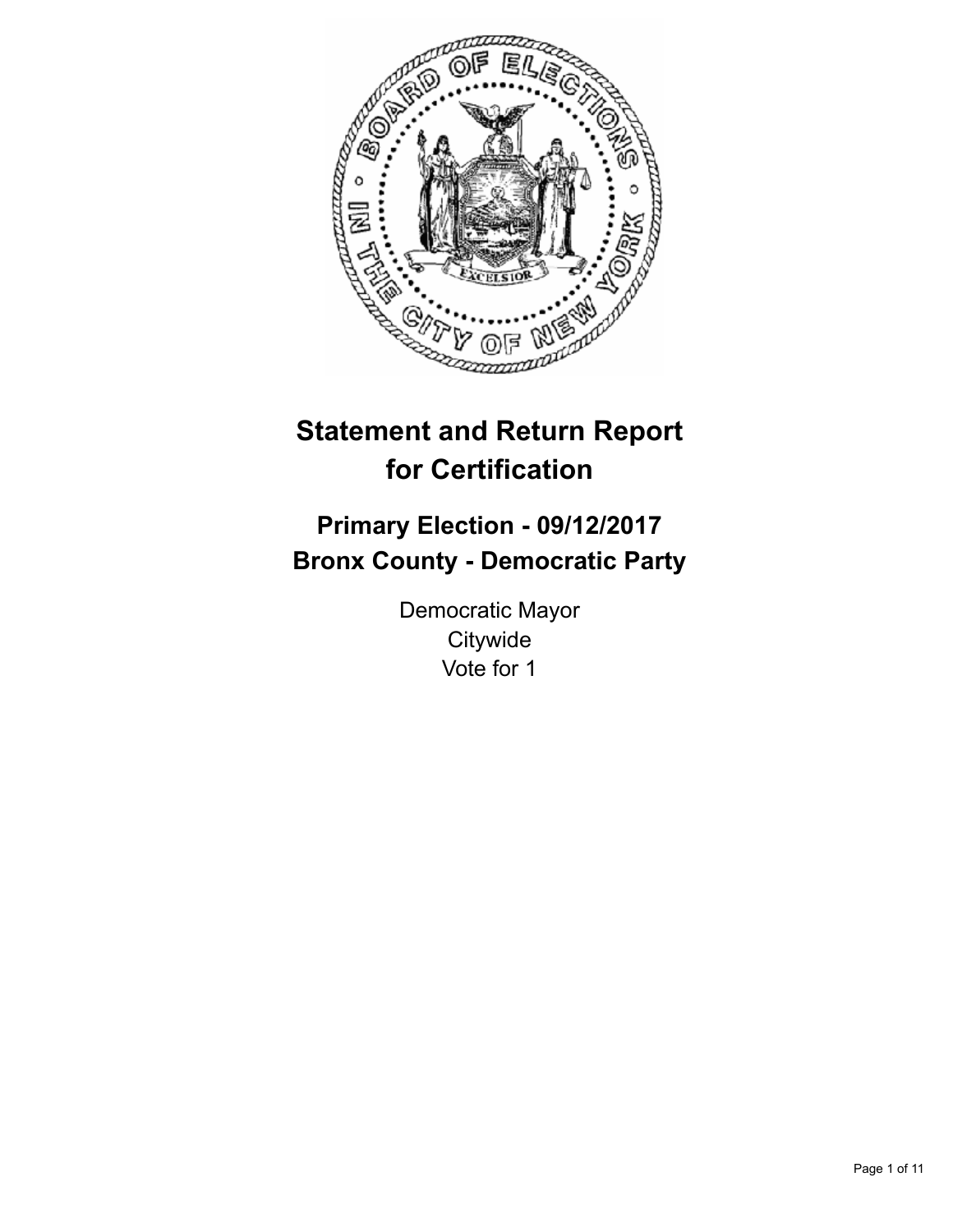

| <b>PUBLIC COUNTER</b>                                    | 5,097    |
|----------------------------------------------------------|----------|
| <b>MANUALLY COUNTED EMERGENCY</b>                        | $\Omega$ |
| <b>ABSENTEE / MILITARY</b>                               | 166      |
| <b>AFFIDAVIT</b>                                         | 54       |
| <b>Total Ballots</b>                                     | 5,317    |
| Less - Inapplicable Federal/Special Presidential Ballots | 0        |
| <b>Total Applicable Ballots</b>                          | 5,317    |
| <b>MICHAEL TOLKIN</b>                                    | 181      |
| <b>SAL F. ALBANESE</b>                                   | 186      |
| RICHARD S. BASHNER                                       | 76       |
| <b>ROBERT GANGI</b>                                      | 99       |
| <b>BILL DE BLASIO</b>                                    | 4,656    |
| <b>BABILOUT (WRITE-IN)</b>                               | 1        |
| <b>BO DIETL (WRITE-IN)</b>                               | 1        |
| FERNANDO CABRERA (WRITE-IN)                              | 1        |
| NICOLE MALLIOTAKIS (WRITE-IN)                            | 3        |
| UNATTRIBUTABLE WRITE-IN (WRITE-IN)                       | 4        |
| <b>Total Votes</b>                                       | 5,208    |
| Unrecorded                                               | 109      |

| <b>PUBLIC COUNTER</b>                                    | 4.109 |
|----------------------------------------------------------|-------|
| <b>MANUALLY COUNTED EMERGENCY</b>                        | 0     |
| <b>ABSENTEE / MILITARY</b>                               | 162   |
| <b>AFFIDAVIT</b>                                         | 35    |
| <b>Total Ballots</b>                                     | 4,306 |
| Less - Inapplicable Federal/Special Presidential Ballots | 0     |
| <b>Total Applicable Ballots</b>                          | 4,306 |
| <b>MICHAEL TOLKIN</b>                                    | 153   |
| <b>SAL F. ALBANESE</b>                                   | 318   |
| <b>RICHARD S. BASHNER</b>                                | 80    |
| ROBERT GANGI                                             | 118   |
| <b>BILL DE BLASIO</b>                                    | 3,530 |
| FERNANDO CABRERA (WRITE-IN)                              | 1     |
| NICOLE MALLIOTAKIS (WRITE-IN)                            | 2     |
| UNATTRIBUTABLE WRITE-IN (WRITE-IN)                       | 4     |
| <b>Total Votes</b>                                       | 4,206 |
| Unrecorded                                               | 100   |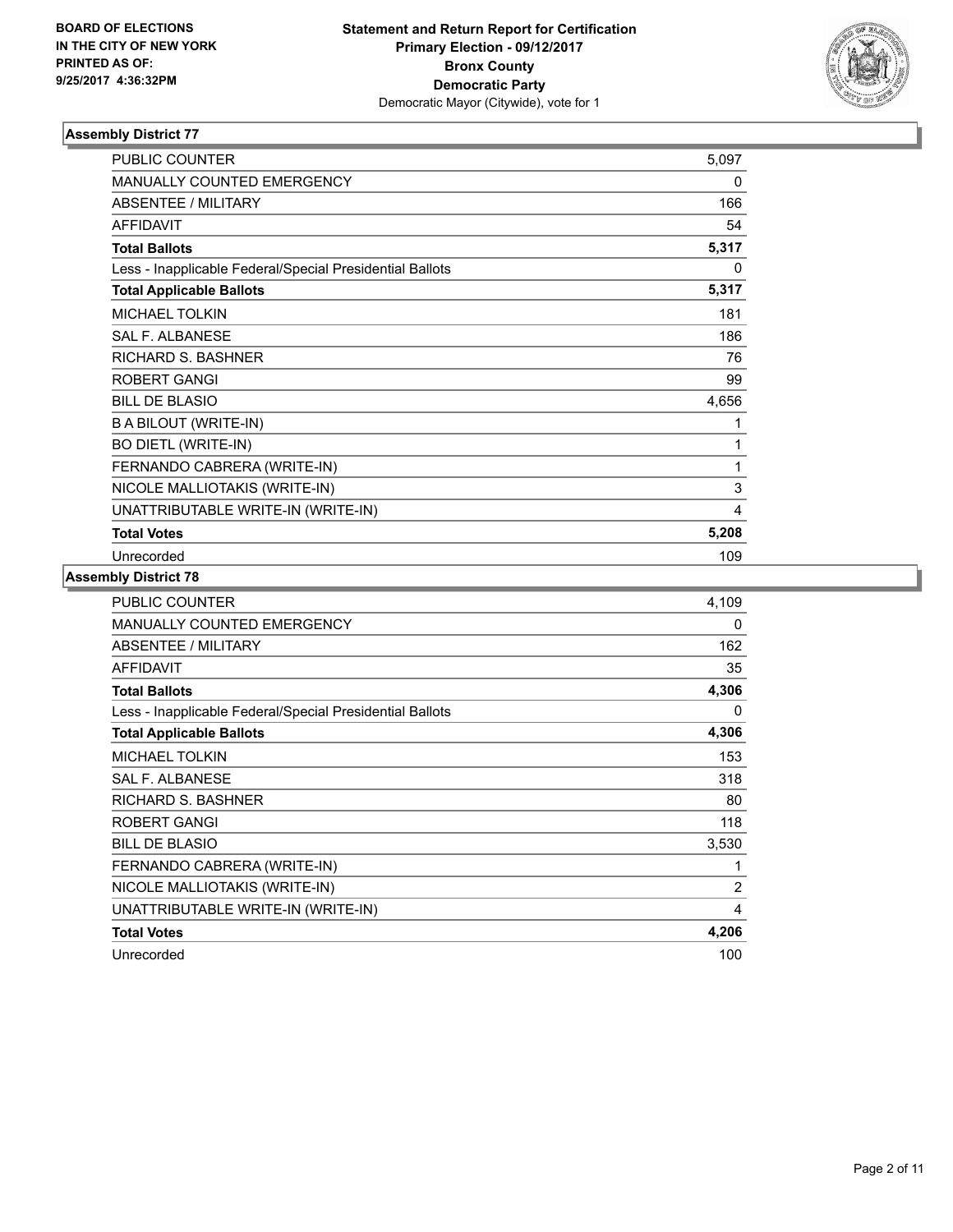

| <b>PUBLIC COUNTER</b>                                    | 5,536          |
|----------------------------------------------------------|----------------|
| <b>MANUALLY COUNTED EMERGENCY</b>                        | 0              |
| <b>ABSENTEE / MILITARY</b>                               | 216            |
| <b>AFFIDAVIT</b>                                         | 30             |
| <b>Total Ballots</b>                                     | 5,782          |
| Less - Inapplicable Federal/Special Presidential Ballots | 0              |
| <b>Total Applicable Ballots</b>                          | 5,782          |
| <b>MICHAEL TOLKIN</b>                                    | 199            |
| <b>SAL F. ALBANESE</b>                                   | 192            |
| RICHARD S. BASHNER                                       | 83             |
| <b>ROBERT GANGI</b>                                      | 89             |
| <b>BILL DE BLASIO</b>                                    | 5,007          |
| HILLARY CLINTON (WRITE-IN)                               | 1              |
| KARMEN SMITH (WRITE-IN)                                  | $\overline{2}$ |
| MELISSA MARK VIVERITO (WRITE-IN)                         | 1              |
| NICOLE MALLIOTAKIS (WRITE-IN)                            | 3              |
| REV RUBEN DIAZ SR (WRITE-IN)                             | 1              |
| UNATTRIBUTABLE WRITE-IN (WRITE-IN)                       | 11             |
| WALTER N. IWACHIW (WRITE-IN)                             | 1              |
| <b>Total Votes</b>                                       | 5,590          |
| Unrecorded                                               | 192            |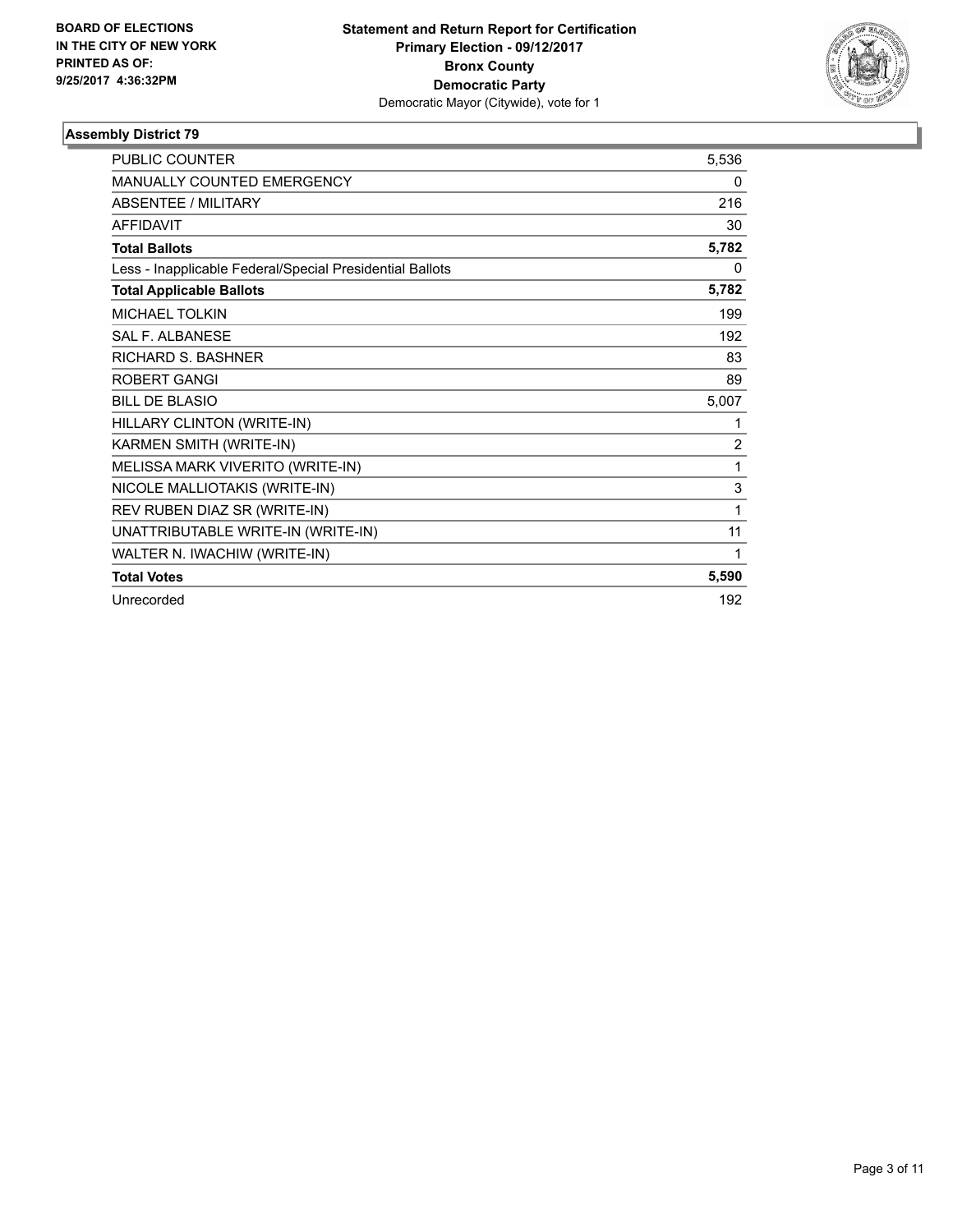

| <b>PUBLIC COUNTER</b>                                    | 6,218          |
|----------------------------------------------------------|----------------|
| MANUALLY COUNTED EMERGENCY                               | 0              |
| ABSENTEE / MILITARY                                      | 341            |
| <b>AFFIDAVIT</b>                                         | 55             |
| <b>Total Ballots</b>                                     | 6,614          |
| Less - Inapplicable Federal/Special Presidential Ballots | 0              |
| <b>Total Applicable Ballots</b>                          | 6,614          |
| <b>MICHAEL TOLKIN</b>                                    | 328            |
| <b>SAL F. ALBANESE</b>                                   | 931            |
| <b>RICHARD S. BASHNER</b>                                | 157            |
| <b>ROBERT GANGI</b>                                      | 181            |
| <b>BILL DE BLASIO</b>                                    | 4,709          |
| AKEEM BROWDER (WRITE-IN)                                 | 2              |
| BERNIE SANDERS (WRITE-IN)                                | 1              |
| <b>BO DIETL (WRITE-IN)</b>                               | 3              |
| DARRYLL WILLIAMS (WRITE-IN)                              | 1              |
| JOHN A DEL GROSSO (WRITE-IN)                             | 1              |
| MARK GJONAJ (WRITE-IN)                                   | 2              |
| MICHAEL BLOOMBERG (WRITE-IN)                             | 1              |
| NICOLE MALLIOTAKIS (WRITE-IN)                            | 3              |
| NORMA SEABROOK (WRITE-IN)                                | 1              |
| ORION DILLON MONTALVO (WRITE-IN)                         | 1              |
| RUBEN DIAZ JR (WRITE-IN)                                 | 1              |
| RUSSELL RODRIGUEZ (WRITE-IN)                             | 1              |
| SCOTT JOYNER (WRITE-IN)                                  | $\overline{2}$ |
| SCOTT STRINGER (WRITE-IN)                                | $\overline{2}$ |
| UNATTRIBUTABLE WRITE-IN (WRITE-IN)                       | 9              |
| <b>Total Votes</b>                                       | 6,337          |
| Unrecorded                                               | 277            |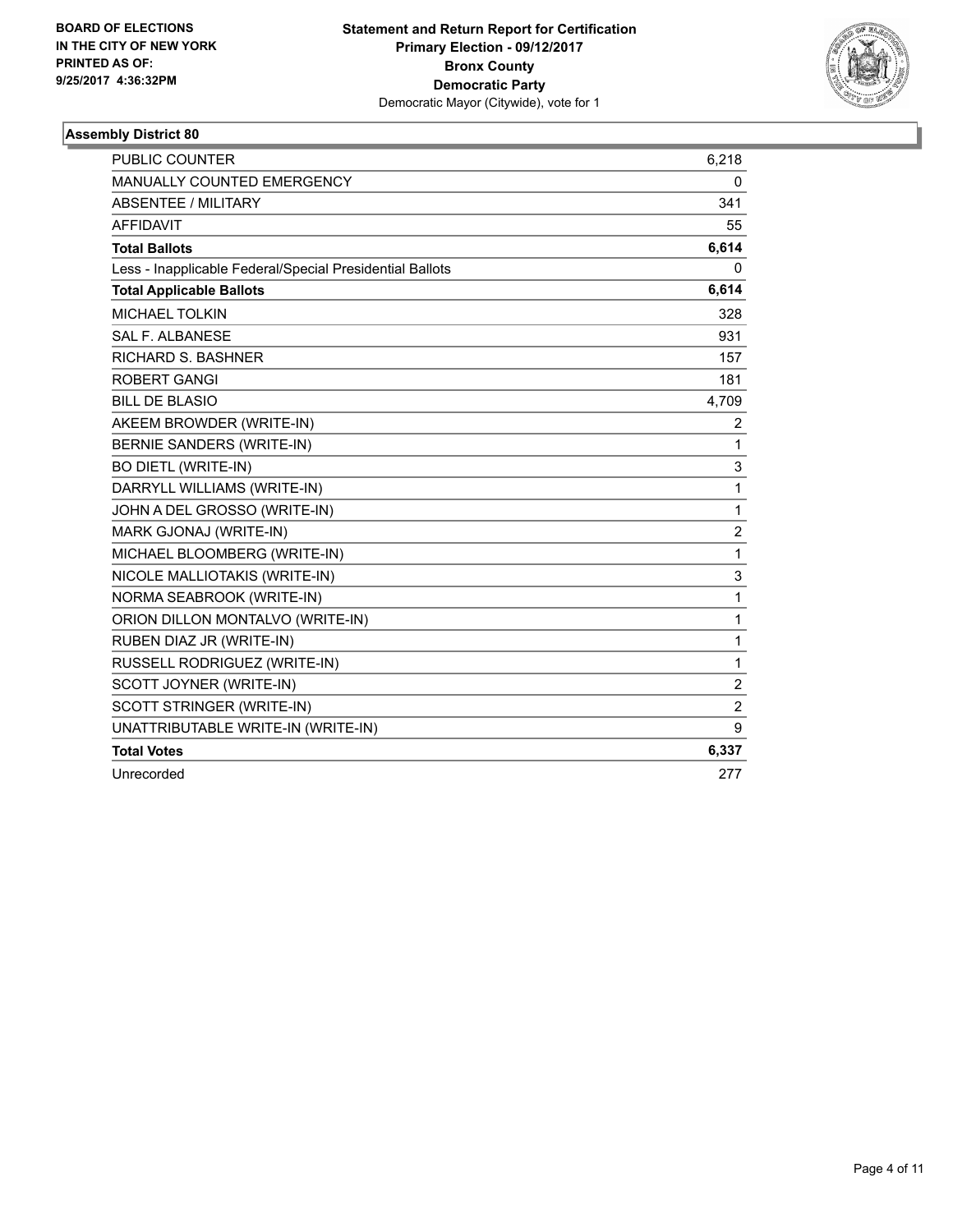

| <b>PUBLIC COUNTER</b>                                    | 6,902          |
|----------------------------------------------------------|----------------|
| <b>MANUALLY COUNTED EMERGENCY</b>                        | 0              |
| <b>ABSENTEE / MILITARY</b>                               | 495            |
| <b>AFFIDAVIT</b>                                         | 47             |
| <b>Total Ballots</b>                                     | 7,444          |
| Less - Inapplicable Federal/Special Presidential Ballots | 0              |
| <b>Total Applicable Ballots</b>                          | 7,444          |
| <b>MICHAEL TOLKIN</b>                                    | 394            |
| <b>SAL F. ALBANESE</b>                                   | 1,427          |
| <b>RICHARD S. BASHNER</b>                                | 228            |
| <b>ROBERT GANGI</b>                                      | 208            |
| <b>BILL DE BLASIO</b>                                    | 4,997          |
| ANTHONY WEINER (WRITE-IN)                                | 1              |
| <b>BO DIETL (WRITE-IN)</b>                               | 6              |
| DARREN DIOME-AQUINO (WRITE-IN)                           | 1              |
| HILLARY CLINTON (WRITE-IN)                               | 1              |
| JOE LENTOL (WRITE-IN)                                    | $\overline{2}$ |
| MICHAEL BLOOMBERG (WRITE-IN)                             | $\overline{2}$ |
| NICOLE MALLIOTAKIS (WRITE-IN)                            | 3              |
| ROBERT JACKSON (WRITE-IN)                                | 1              |
| RUBEN DIAZ JR (WRITE-IN)                                 | 3              |
| SCOTT STRINGER (WRITE-IN)                                | 1              |
| STEPHANIE SHUMAN (WRITE-IN)                              | 1              |
| UNATTRIBUTABLE WRITE-IN (WRITE-IN)                       | 12             |
| YDANIS RODRIGUEZ (WRITE-IN)                              | 1              |
| <b>Total Votes</b>                                       | 7,289          |
| Unrecorded                                               | 155            |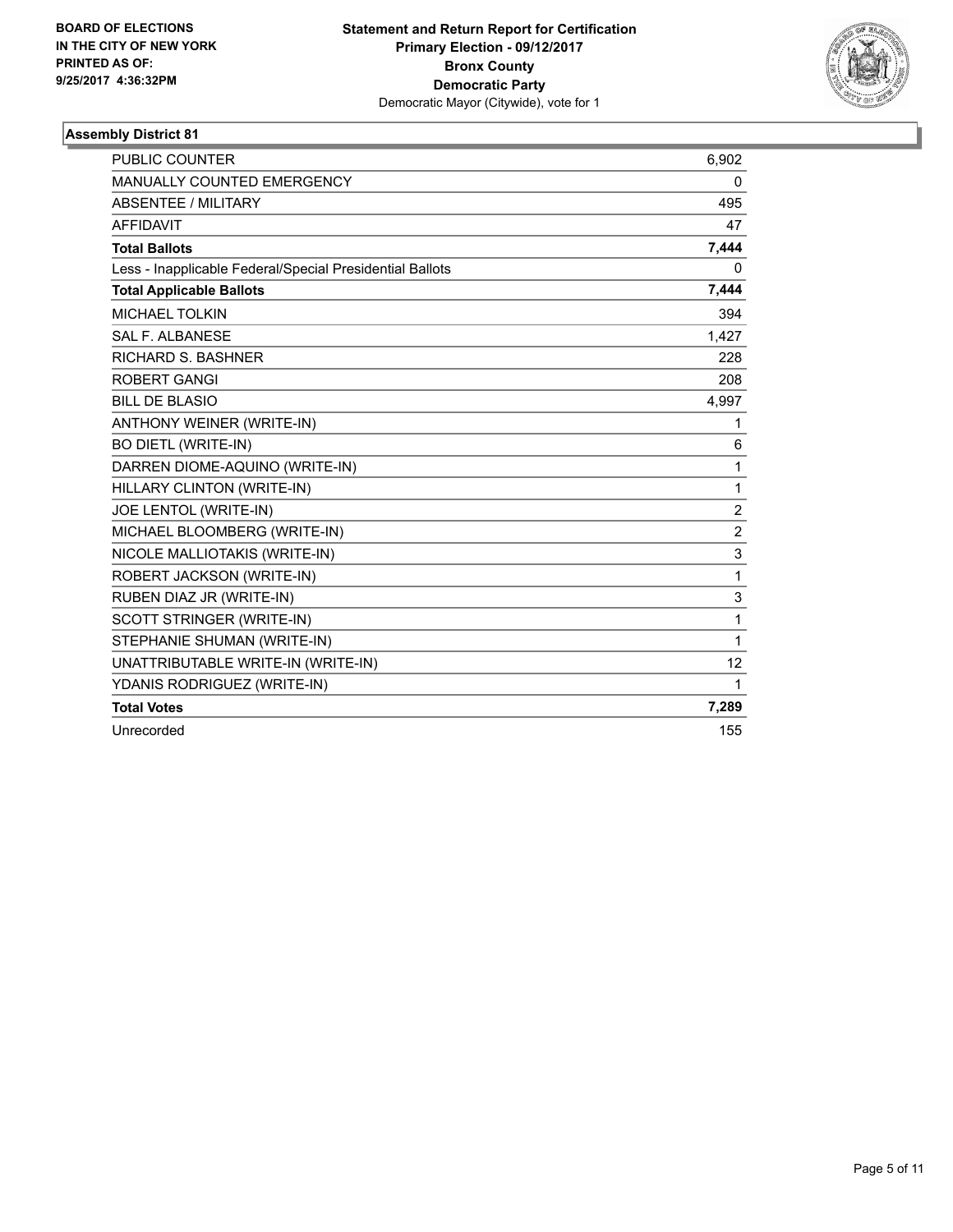

| <b>PUBLIC COUNTER</b>                                    | 9,476          |
|----------------------------------------------------------|----------------|
| MANUALLY COUNTED EMERGENCY                               | 1              |
| ABSENTEE / MILITARY                                      | 261            |
| <b>AFFIDAVIT</b>                                         | 85             |
| <b>Total Ballots</b>                                     | 9,823          |
| Less - Inapplicable Federal/Special Presidential Ballots | 0              |
| <b>Total Applicable Ballots</b>                          | 9,823          |
| <b>MICHAEL TOLKIN</b>                                    | 477            |
| <b>SAL F. ALBANESE</b>                                   | 1,720          |
| <b>RICHARD S. BASHNER</b>                                | 172            |
| <b>ROBERT GANGI</b>                                      | 238            |
| <b>BILL DE BLASIO</b>                                    | 6,774          |
| ADAM ALGARIN (WRITE-IN)                                  | 1              |
| AKEEM BROWDER (WRITE-IN)                                 | 1              |
| ALBA JORDAN (WRITE-IN)                                   | 1              |
| <b>BO DIETL (WRITE-IN)</b>                               | 5              |
| CHELSEA CLINTON (WRITE-IN)                               | 1              |
| ERIC COLEMAN (WRITE-IN)                                  | $\mathbf{1}$   |
| JAMAL BAILEY (WRITE-IN)                                  | $\mathbf{1}$   |
| JAMES PETER ANDERSON (WRITE-IN)                          | $\mathbf{1}$   |
| JOHN C DOYLE (WRITE-IN)                                  | $\mathbf{1}$   |
| JOHN CERINI (WRITE-IN)                                   | 1              |
| MARK GJONAJ (WRITE-IN)                                   | $\mathbf{1}$   |
| NICOLE MALLIOTAKIS (WRITE-IN)                            | $\overline{2}$ |
| ROCKY DELAFUNTE (WRITE-IN)                               | $\mathbf{1}$   |
| RUBEN DIAZ JR (WRITE-IN)                                 | $\overline{2}$ |
| UNATTRIBUTABLE WRITE-IN (WRITE-IN)                       | 8              |
| <b>Total Votes</b>                                       | 9,409          |
| Unrecorded                                               | 414            |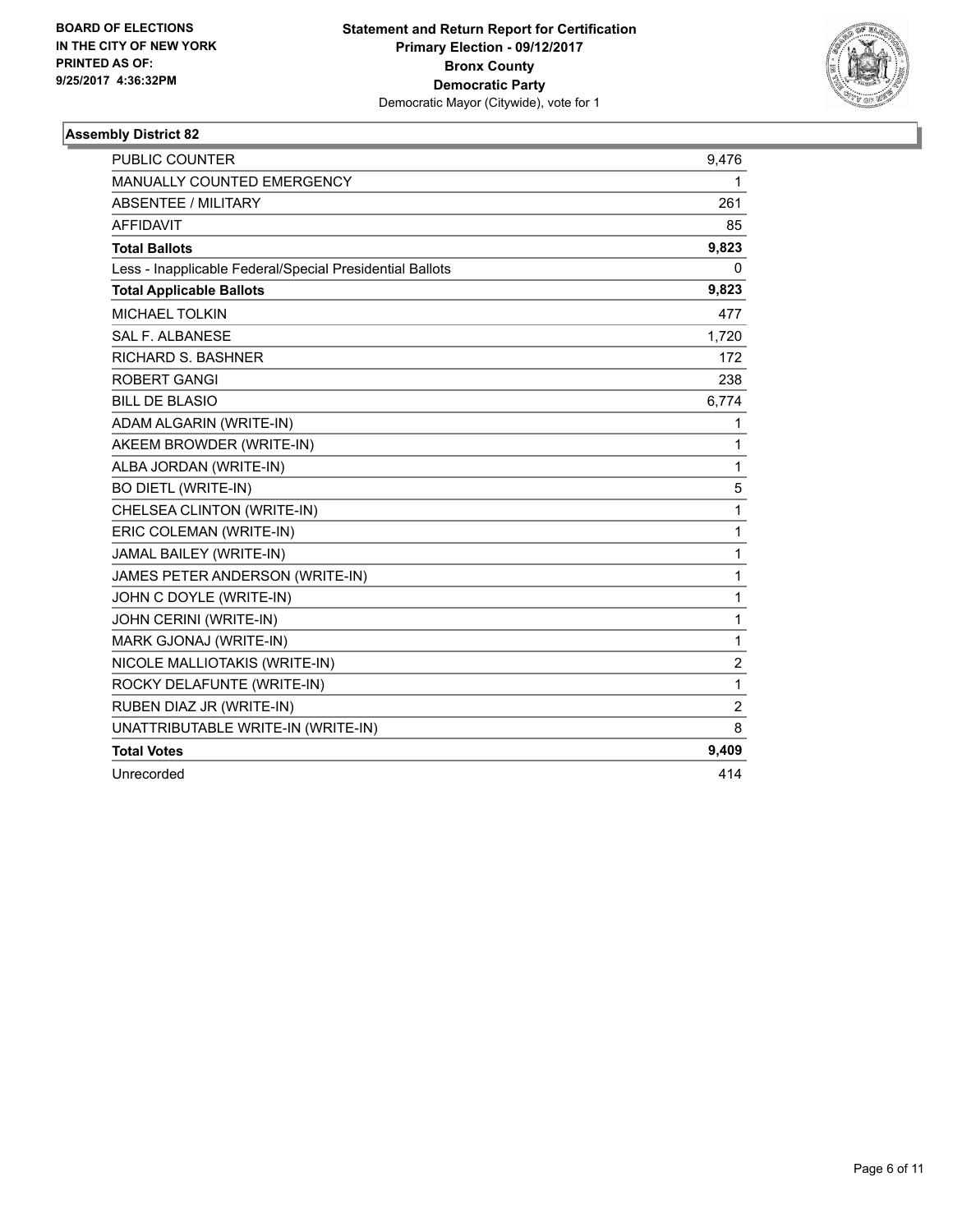

| <b>PUBLIC COUNTER</b>                                    | 7,080          |
|----------------------------------------------------------|----------------|
| MANUALLY COUNTED EMERGENCY                               | 0              |
| <b>ABSENTEE / MILITARY</b>                               | 294            |
| <b>AFFIDAVIT</b>                                         | 36             |
| <b>Total Ballots</b>                                     | 7,410          |
| Less - Inapplicable Federal/Special Presidential Ballots | 0              |
| <b>Total Applicable Ballots</b>                          | 7,410          |
| <b>MICHAEL TOLKIN</b>                                    | 200            |
| <b>SAL F. ALBANESE</b>                                   | 232            |
| <b>RICHARD S. BASHNER</b>                                | 99             |
| <b>ROBERT GANGI</b>                                      | 104            |
| <b>BILL DE BLASIO</b>                                    | 6,609          |
| AKEEM BROWDER (WRITE-IN)                                 | 2              |
| CARL HEASTIE (WRITE-IN)                                  | 1              |
| CRISTAL MONTANEZ (WRITE-IN)                              | 1              |
| IJEOMA ONYEKWERE (WRITE-IN)                              | 1              |
| NICOLE MALLIOTAKIS (WRITE-IN)                            | $\overline{2}$ |
| UNATTRIBUTABLE WRITE-IN (WRITE-IN)                       | 6              |
| <b>Total Votes</b>                                       | 7,257          |
| Unrecorded                                               | 153            |

| <b>PUBLIC COUNTER</b>                                    | 5,454          |
|----------------------------------------------------------|----------------|
| <b>MANUALLY COUNTED EMERGENCY</b>                        | 0              |
| <b>ABSENTEE / MILITARY</b>                               | 105            |
| <b>AFFIDAVIT</b>                                         | 36             |
| <b>Total Ballots</b>                                     | 5,595          |
| Less - Inapplicable Federal/Special Presidential Ballots | 0              |
| <b>Total Applicable Ballots</b>                          | 5,595          |
| <b>MICHAEL TOLKIN</b>                                    | 240            |
| <b>SAL F. ALBANESE</b>                                   | 221            |
| RICHARD S. BASHNER                                       | 92             |
| <b>ROBERT GANGI</b>                                      | 120            |
| <b>BILL DE BLASIO</b>                                    | 4,717          |
| AKEEM BROWDER (WRITE-IN)                                 | 1              |
| <b>BO DIETL (WRITE-IN)</b>                               | 1              |
| EDWARD ALEXANDER JR (WRITE-IN)                           | 1              |
| FLORENCE HOWARD (WRITE-IN)                               | 1              |
| MIGUEL MARRERO (WRITE-IN)                                | 1              |
| MYCHAL JOHNSON (WRITE-IN)                                | $\overline{2}$ |
| REVO VANSEN (WRITE-IN)                                   | $\overline{2}$ |
| RUBEN DIAZ JR (WRITE-IN)                                 | 1              |
| UNATTRIBUTABLE WRITE-IN (WRITE-IN)                       | 6              |
| <b>Total Votes</b>                                       | 5,406          |
| Unrecorded                                               | 189            |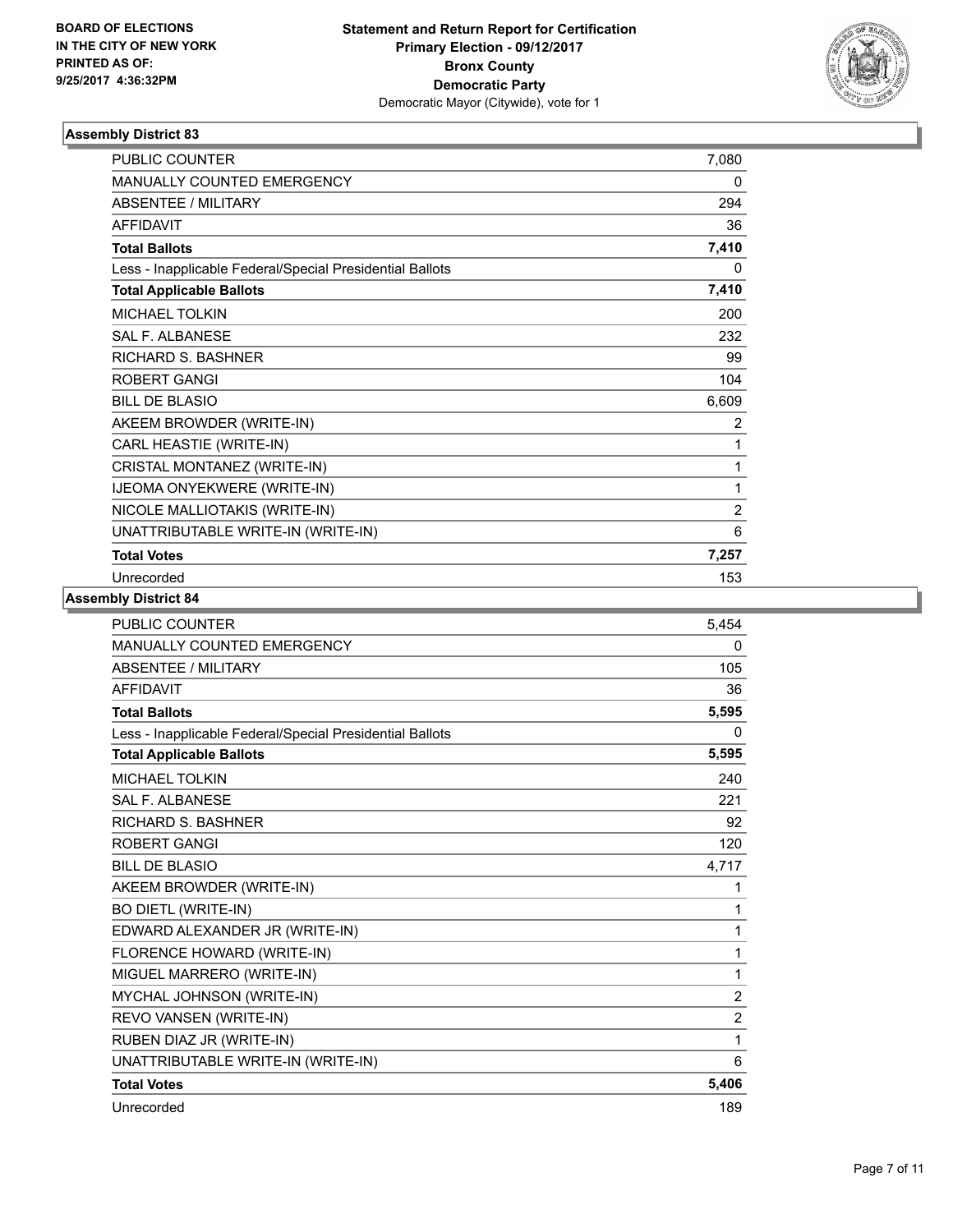

| <b>PUBLIC COUNTER</b>                                    | 6,426 |
|----------------------------------------------------------|-------|
| <b>MANUALLY COUNTED EMERGENCY</b>                        | 25    |
| <b>ABSENTEE / MILITARY</b>                               | 139   |
| <b>AFFIDAVIT</b>                                         | 53    |
| <b>Total Ballots</b>                                     | 6,643 |
| Less - Inapplicable Federal/Special Presidential Ballots | 0     |
| <b>Total Applicable Ballots</b>                          | 6,643 |
| <b>MICHAEL TOLKIN</b>                                    | 319   |
| <b>SAL F. ALBANESE</b>                                   | 301   |
| RICHARD S. BASHNER                                       | 116   |
| <b>ROBERT GANGI</b>                                      | 126   |
| <b>BILL DE BLASIO</b>                                    | 5,417 |
| <b>BO DIETL (WRITE-IN)</b>                               | 1     |
| DAVID BANKS (WRITE-IN)                                   | 1     |
| MICHAEL BLOOMBERG (WRITE-IN)                             | 1     |
| NICOLE MALLIOTAKIS (WRITE-IN)                            | 1     |
| UNATTRIBUTABLE WRITE-IN (WRITE-IN)                       | 6     |
| <b>Total Votes</b>                                       | 6,289 |
| Unrecorded                                               | 354   |

| <b>PUBLIC COUNTER</b>                                    | 4,841          |
|----------------------------------------------------------|----------------|
| <b>MANUALLY COUNTED EMERGENCY</b>                        | 0              |
| ABSENTEE / MILITARY                                      | 109            |
| <b>AFFIDAVIT</b>                                         | 31             |
| <b>Total Ballots</b>                                     | 4,981          |
| Less - Inapplicable Federal/Special Presidential Ballots | 0              |
| <b>Total Applicable Ballots</b>                          | 4,981          |
| <b>MICHAEL TOLKIN</b>                                    | 183            |
| <b>SAL F. ALBANESE</b>                                   | 139            |
| <b>RICHARD S. BASHNER</b>                                | 95             |
| <b>ROBERT GANGI</b>                                      | 81             |
| <b>BILL DE BLASIO</b>                                    | 4,283          |
| <b>BO DIETL (WRITE-IN)</b>                               | 1              |
| FERNANDO CABRERA (WRITE-IN)                              | $\overline{2}$ |
| NICOLE MALLIOTAKIS (WRITE-IN)                            | 4              |
| UNATTRIBUTABLE WRITE-IN (WRITE-IN)                       | 6              |
| <b>Total Votes</b>                                       | 4,794          |
| Unrecorded                                               | 187            |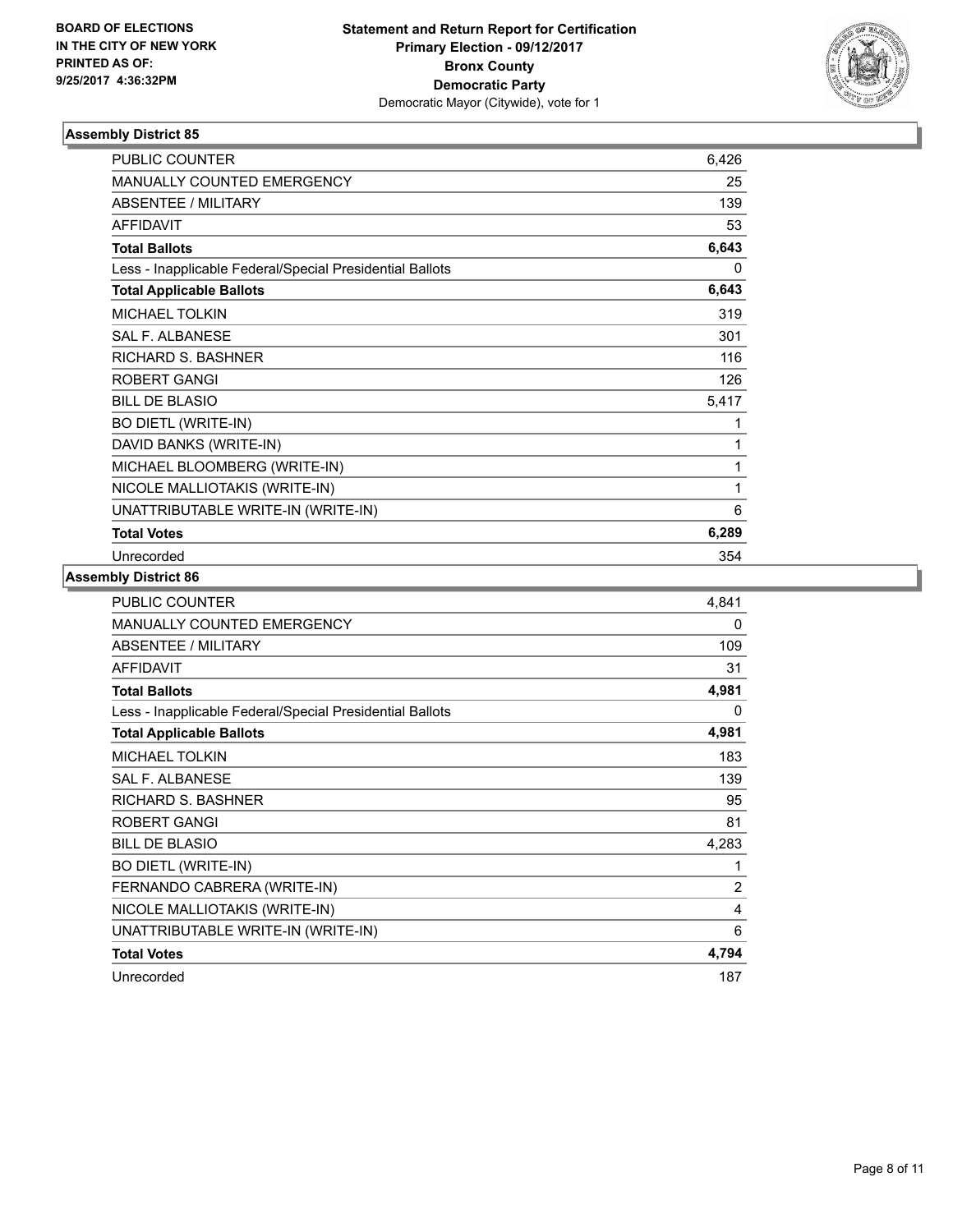

| <b>PUBLIC COUNTER</b>                                    | 6.887 |
|----------------------------------------------------------|-------|
| <b>MANUALLY COUNTED EMERGENCY</b>                        | 20    |
| <b>ABSENTEE / MILITARY</b>                               | 194   |
| <b>AFFIDAVIT</b>                                         | 68    |
| <b>Total Ballots</b>                                     | 7,169 |
| Less - Inapplicable Federal/Special Presidential Ballots | 0     |
| <b>Total Applicable Ballots</b>                          | 7,169 |
| <b>MICHAEL TOLKIN</b>                                    | 365   |
| <b>SAL F. ALBANESE</b>                                   | 429   |
| <b>RICHARD S. BASHNER</b>                                | 134   |
| <b>ROBERT GANGI</b>                                      | 136   |
| BILL DE BLASIO                                           | 5,828 |
| AKEEM BROWDER (WRITE-IN)                                 | 2     |
| AMANDA FARIAS (WRITE-IN)                                 | 1     |
| <b>BO DIETL (WRITE-IN)</b>                               | 3     |
| DANTE CARTER (WRITE-IN)                                  | 1     |
| JOSEPH SCRIBA SR. (WRITE-IN)                             | 1     |
| KEILA SOTO (WRITE-IN)                                    | 1     |
| MICHAEL BLOOMBERG (WRITE-IN)                             | 1     |
| NICOLE MALLIOTAKIS (WRITE-IN)                            | 4     |
| SHEBA TYRA CHEW (WRITE-IN)                               | 1     |
| UNATTRIBUTABLE WRITE-IN (WRITE-IN)                       | 3     |
| <b>Total Votes</b>                                       | 6,910 |
| Unrecorded                                               | 259   |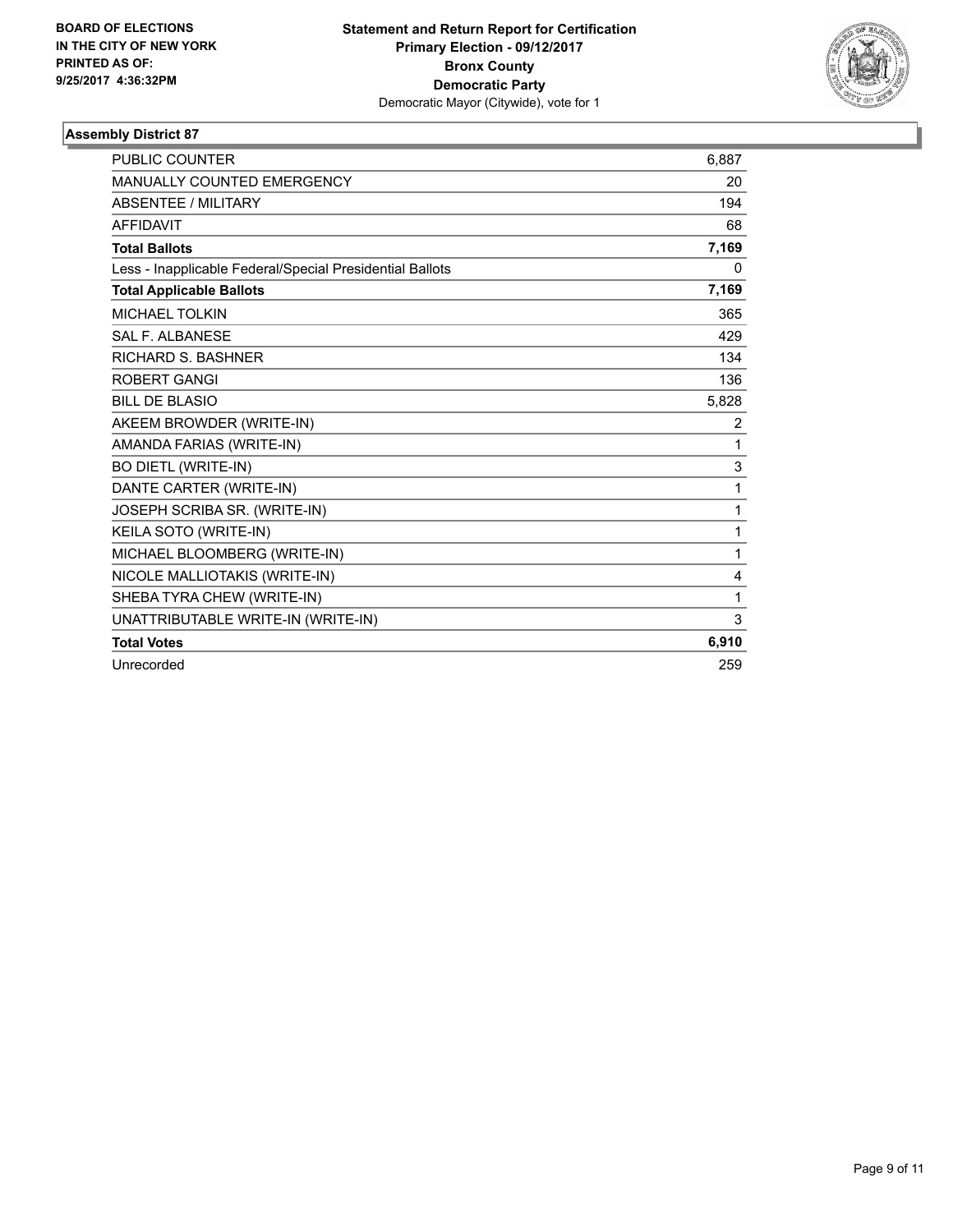

#### **Total for Democratic Mayor (Citywide) - Bronx County**

| <b>PUBLIC COUNTER</b>                                    | 68,026 |
|----------------------------------------------------------|--------|
| MANUALLY COUNTED EMERGENCY                               | 46     |
| <b>ABSENTEE / MILITARY</b>                               | 2,482  |
| AFFIDAVIT                                                | 530    |
| <b>Total Ballots</b>                                     | 71,084 |
| Less - Inapplicable Federal/Special Presidential Ballots | 0      |
| <b>Total Applicable Ballots</b>                          | 71,084 |
| <b>MICHAEL TOLKIN</b>                                    | 3,039  |
| <b>SAL F. ALBANESE</b>                                   | 6,096  |
| <b>RICHARD S. BASHNER</b>                                | 1,332  |
| <b>ROBERT GANGI</b>                                      | 1,500  |
| <b>BILL DE BLASIO</b>                                    | 56,527 |
| ADAM ALGARIN (WRITE-IN)                                  | 1      |
| AKEEM BROWDER (WRITE-IN)                                 | 8      |
| ALBA JORDAN (WRITE-IN)                                   | 1      |
| AMANDA FARIAS (WRITE-IN)                                 | 1      |
| ANTHONY WEINER (WRITE-IN)                                | 1      |
| <b>BABILOUT (WRITE-IN)</b>                               | 1      |
| BERNIE SANDERS (WRITE-IN)                                | 1      |
| <b>BO DIETL (WRITE-IN)</b>                               | 21     |
| CARL HEASTIE (WRITE-IN)                                  | 1      |
| CHELSEA CLINTON (WRITE-IN)                               | 1      |
| CRISTAL MONTANEZ (WRITE-IN)                              | 1      |
| DANTE CARTER (WRITE-IN)                                  | 1      |
| DARREN DIOME-AQUINO (WRITE-IN)                           | 1      |
| DARRYLL WILLIAMS (WRITE-IN)                              | 1      |
| DAVID BANKS (WRITE-IN)                                   | 1      |
| EDWARD ALEXANDER JR (WRITE-IN)                           | 1      |
| ERIC COLEMAN (WRITE-IN)                                  | 1      |
| FERNANDO CABRERA (WRITE-IN)                              | 4      |
| FLORENCE HOWARD (WRITE-IN)                               | 1      |
| HILLARY CLINTON (WRITE-IN)                               | 2      |
| <b>IJEOMA ONYEKWERE (WRITE-IN)</b>                       | 1      |
| JAMAL BAILEY (WRITE-IN)                                  | 1      |
| JAMES PETER ANDERSON (WRITE-IN)                          | 1      |
| JOE LENTOL (WRITE-IN)                                    | 2      |
| JOHN A DEL GROSSO (WRITE-IN)                             | 1      |
| JOHN C DOYLE (WRITE-IN)                                  | 1      |
| JOHN CERINI (WRITE-IN)                                   | 1      |
| JOSEPH SCRIBA SR. (WRITE-IN)                             | 1      |
| KARMEN SMITH (WRITE-IN)                                  | 2      |
| KEILA SOTO (WRITE-IN)                                    | 1      |
| MARK GJONAJ (WRITE-IN)                                   | 3      |
| MELISSA MARK VIVERITO (WRITE-IN)                         | 1      |
| MICHAEL BLOOMBERG (WRITE-IN)                             | 5      |
| MIGUEL MARRERO (WRITE-IN)                                | 1      |